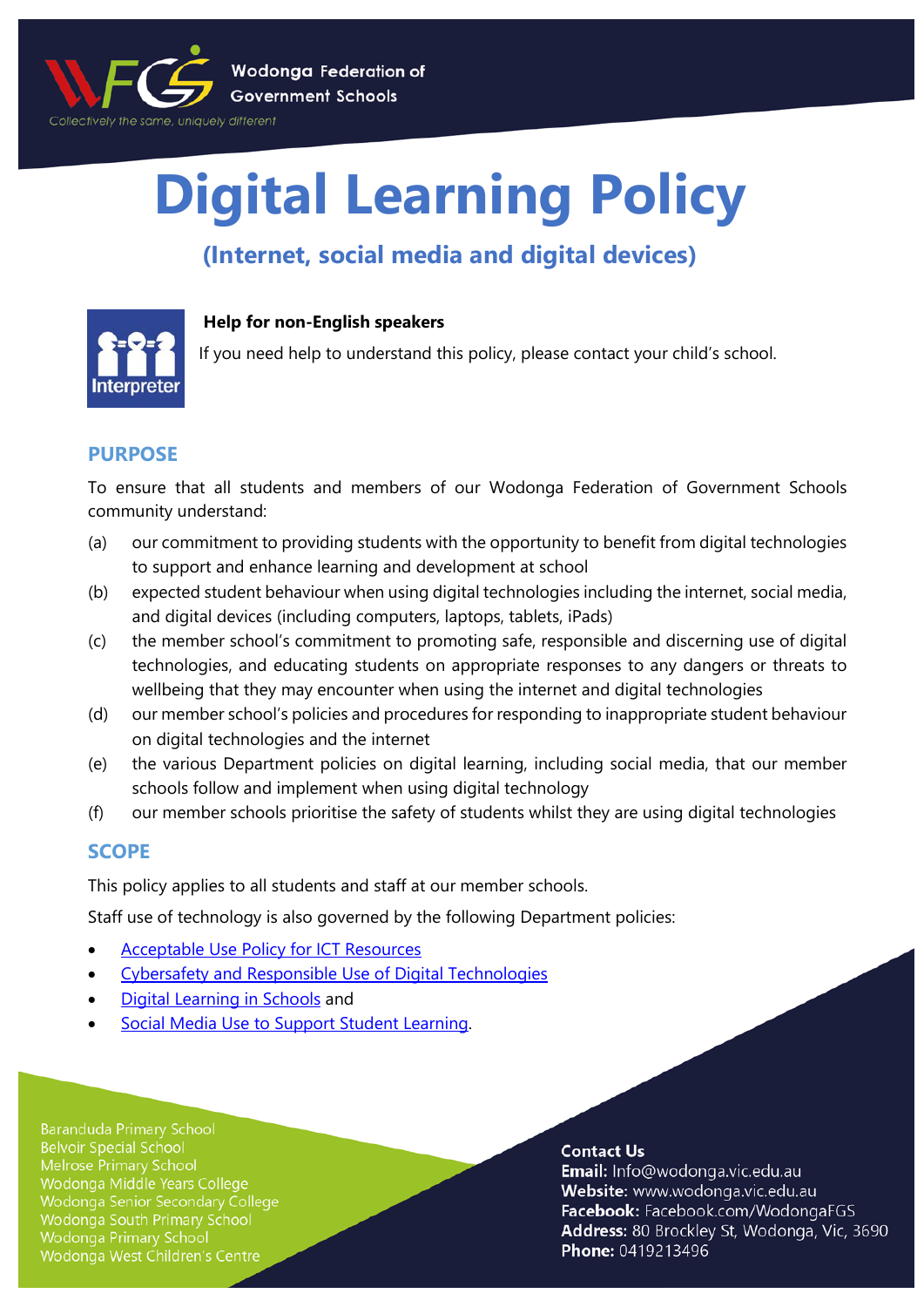

Staff, volunteers and school councillors also need to adhere to codes of conduct relevant to their respective roles. These codes include:

- Wodonga Federation of Government Schools' Child Safety Code of Conduct
- [The Victorian Teaching Profession Code of Conduct](https://www.vit.vic.edu.au/__data/assets/pdf_file/0018/35604/Code-of-Conduct-2016.pdf) (teaching staff)
- [Code of Conduct for Victorian Sector Employees](https://www2.education.vic.gov.au/pal/code-conduct/overview) (staff)
- [Code of Conduct for Directors of Victorian Public Entities](https://www2.education.vic.gov.au/pal/school-council-conduct/policy) (school councillors)

# **DEFINITIONS**

For the purpose of this policy, "digital technologies" are defined as digital devices, tools, applications and systems that students and teachers use for learning and teaching; this includes Departmentprovided software and locally sourced devices, tools and systems.

# **POLICY**

## **Vision for digital learning within our member schools**

The use of digital technologies is a mandated component of the Victorian Curriculum F-10.

Safe and appropriate use of digital technologies, including the internet, apps, computers, iPads and tablets, can provide students with rich opportunities to support learning and development in a range of ways.

Through increased access to digital technologies, students can benefit from learning that is interactive, collaborative, personalised, engaging and transformative. Digital technologies enable our students to interact with and create high-quality content, resources and tools. It also enables personalised learning tailored to students' particular needs and interests and transforms assessment, reporting and feedback, driving new forms of collaboration and communication.

The Federation member schools believe that the use of digital technologies at school allows the development of valuable skills and knowledge and prepares students to thrive in our globalised and inter-connected world. Our member schools' vision is to empower students to use digital technologies safely and appropriately to reach their personal best and fully equip them to contribute positively to society as happy, healthy young adults.

#### **Personal Devices at member schools**

Across the Federation, member schools may provide devices, offer leasing options, Bring Your Own Device programs or a combination of these.

**Baranduda Primary School Belvoir Special School** Wodonga Middle Years College Wodonga Senior Secondary College Wodonga South Primary School **Wodonga Primary School** Wodonga West Children's Centre

#### **Contact Us**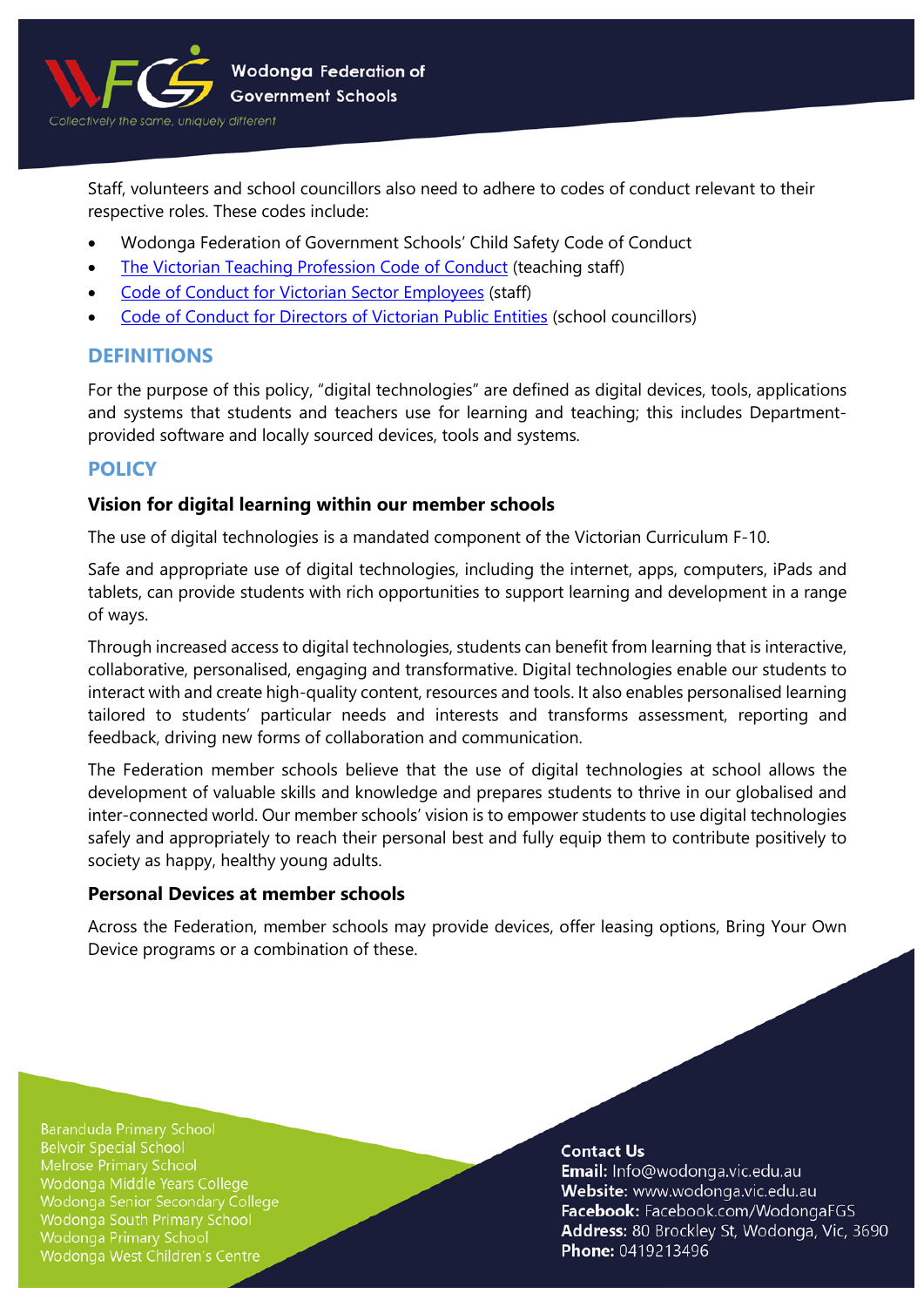

Please note, that our member schools do not have insurance to cover accidental damage to students' devices, and parents/carers are encouraged to consider obtaining their own insurance for their child's device.

Students, parents and carers who would like more information or assistance regarding personal devices at one of our member schools are encouraged to contact their member school's office.

# **Safe and appropriate use of digital technologies**

Digital technologies, if not used appropriately, may present risks to users' safety or wellbeing. At our member schools, we are committed to educating all students to use digital technologies safely, equipping students with the skills and knowledge to navigate the digital world.

At our member schools, we:

- use online sites and digital tools that support student learning, and focus our use of digital technologies on being learning-centred
- use digital technologies in the classroom for specific purposes with targeted educational or developmental aims
- supervise and support students using digital technologies for their schoolwork
- effectively and responsibly address any issues or incidents that have the potential to impact the wellbeing of our students
- have programs in place to educate our students to be safe, responsible and discerning users of digital technologies
- educate our students about digital issues such as privacy, intellectual property and copyright, and the importance of maintaining their privacy and security online
- actively educate and remind students of our *Student Wellbeing and Engagement* Policy outlines each school's values and expected student behaviour, including online behaviours
- have an Acceptable Use Agreement outlining the expectations of students when using digital technologies for their schoolwork
- use clear protocols and procedures to protect students working in online spaces, which includes reviewing the safety and appropriateness of online tools and communities and removing offensive content at the earliest opportunity
- educate our students on appropriate responses to any dangers or threats to wellbeing that they may encounter when using the internet and other digital technologies
- provide a filtered internet service at school to block access to inappropriate content
- refer suspected illegal online acts to the relevant law enforcement authority for investigation

**Baranduda Primary School Belvoir Special School** Wodonga Middle Years College Wodonga Senior Secondary College Wodonga South Primary School Wodonga Primary School Wodonga West Children's Centre

#### **Contact Us**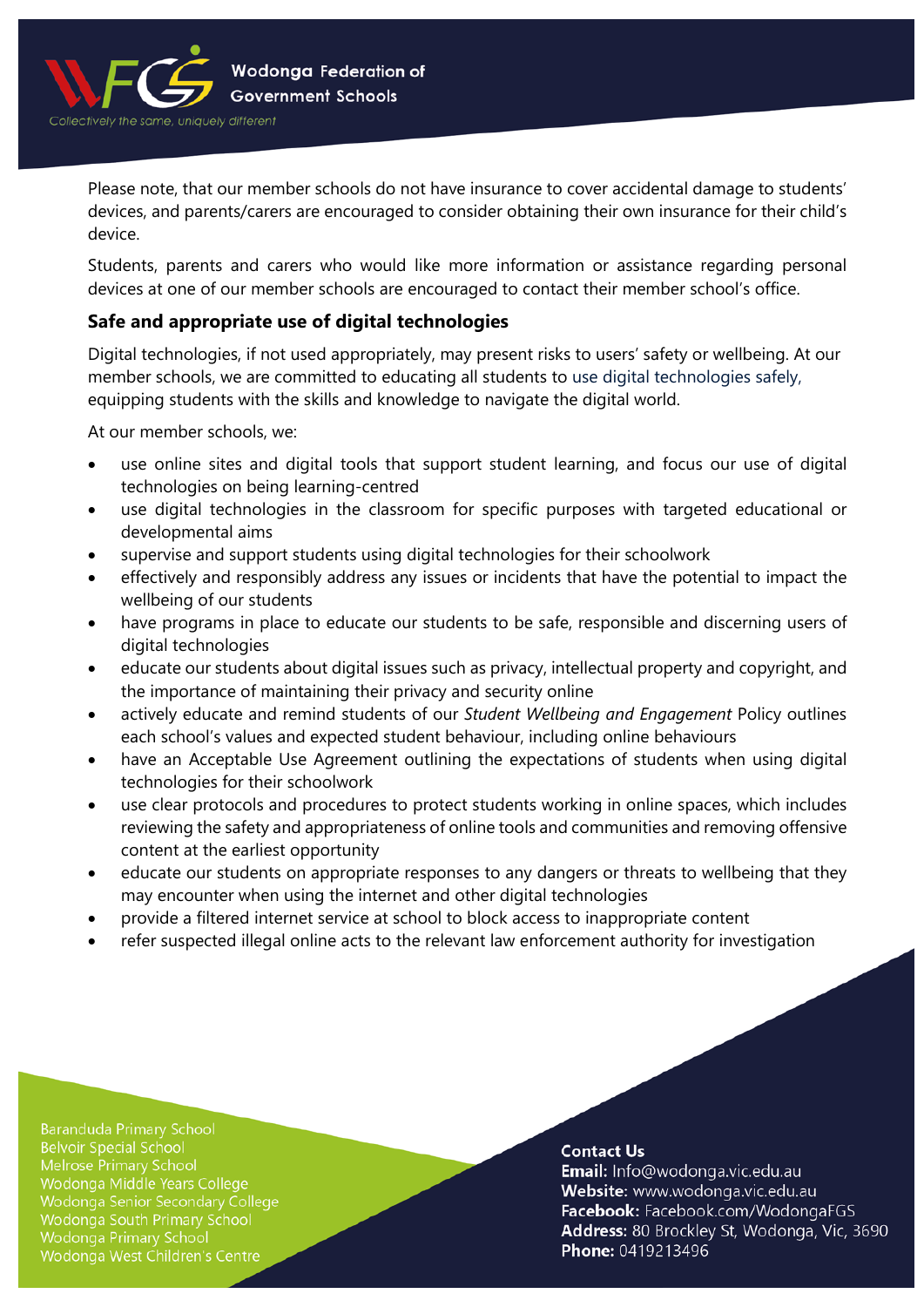

• support parents and carers to understand the safe and responsible use of digital technologies and the strategies that can be implemented at home through regular updates in our member schools' newsletter, information sheets, website/school portal and information sessions.

Distribution of our member schools' owned devices to students and personal student use of digital technologies at school will only be permitted where students and their parents/carers have completed a signed Acceptable Use Agreement.

It is the responsibility of all students to protect their own password and not divulge it to another person. If a student or staff member knows or suspects an account has been used by another person, the account holder must notify the classroom teacher as appropriate, immediately.

All messages created, sent or retrieved on the member school's network are the property of the school. Our Member Schools reserve the right to access and monitor all messages and files on the computer system, as necessary and appropriate. Communications including text and images may be required to be disclosed to law enforcement and other third parties without the consent of the sender.

Information on supervision arrangements for students engaging in digital learning activities is available in each school's Yard Duty and Supervision Policy.

# **Social media use**

Our member schools follow the Department's policy on [Social Media Use to Support Learning](https://www2.education.vic.gov.au/pal/social-media/policy) to ensure social media is used safely and appropriately in student learning and to ensure appropriate parent notification occurs or, where required, consent is sought. Where the student activity is visible to the public, it requires consent.

Under the Department's policy on social media, staff will not 'friend' or 'follow' a student on a personal social media account, or accept a 'friend' request from a student using a personal social media account unless it is objectively appropriate, for example where the student is also a family member of the staff.

If a staff member of our school becomes aware that a student at the school is 'following' them on a personal social media account, Department policy requires the staff member to ask the student to 'unfollow' them, and to notify the school and/or parent or carer if the student does not do so.

#### **Student behavioural expectations**

When using digital technologies, students are expected to behave in a way that is consistent with each member school's *Statement of Values, Student Wellbeing and Engagement* Policy, and the Federation's *Bullying Prevention* policy.

When a student acts in breach of the behaviour standards of our school communities (including

**Baranduda Primary School Belvoir Special School** Wodonga Middle Years College Wodonga Senior Secondary College Wodonga South Primary School **Wodonga Primary School** Wodonga West Children's Centre

#### **Contact Us**